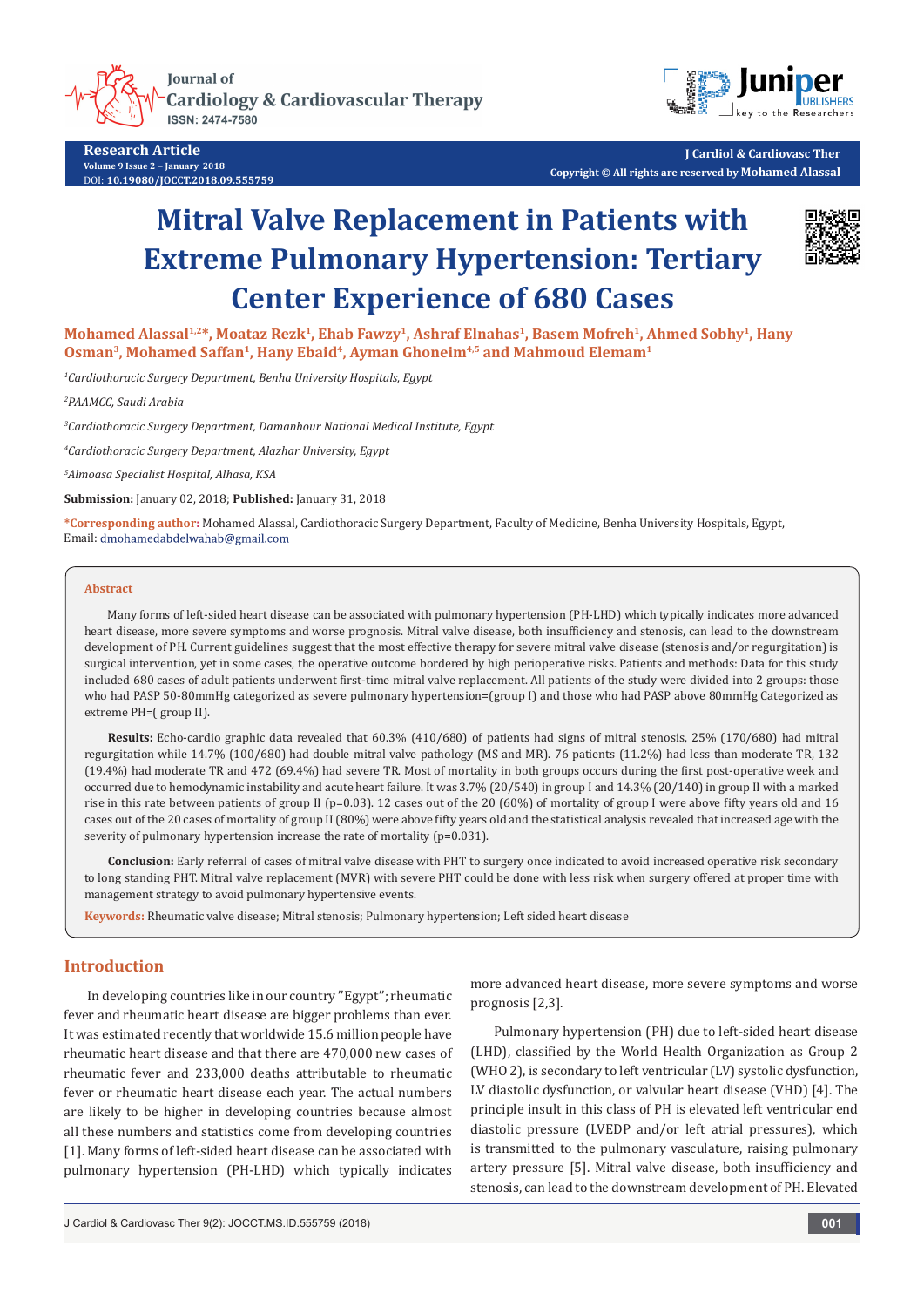PAP has long been recognized as a complication of mitral stenosis (MS) [6]. In mitral regurgitation it is dependent on the valvular abnormality and chronicity. Barbieri et al. [7] demonstrated that degenerative MR due to a flail leaflet causes PH at baseline in 23% of patients.

Exaggerated PH can have a variety of mechanisms and comorbidities, particularly in the aging population. Most often, this is due to long-standing pulmonary venous hypertension causing significant vascular re-modeling and decreased pulmonary circulation compliance [6]. Current guidelines suggest that the most effective therapy for severe mitral valve disease (stenosis and/or regurgitation) is surgical intervention, yet in some cases, the operative outcome bordered by high perioperative risks [8]. Pulmonary hypertension (PHT) has been considered a mortality risk factor in cardiac surgical patients found in 15-60% of patients who have mitral valve disease. Longstanding PHT increases the after load on the right ventricle, leading to hypertrophy and eventually, core-pulmonale [9].

The development of PH is often an indication for mitral valve (MV) or atrioventricular (AV) intervention, but has also been well documented to be a procedural risk factor [10]. Guideline-directed pharmacologic treatment for the underlying heart failure with reduced EF (HFrEF) and heart failure with preserved EF (HFpEF): diuretics, vasodilators, and neuro-hormonal antagonists. In addition, patients should be considered for mechanical support and resynchronization therapy when appropriate. Targeted therapies for PH-LHD are lacking, showing only limited benefit in symptomatic improvement without affecting clinical survival [11]. In developing countries, even young patients can present with a very advanced stage of valvular heart disease. The life expectancy of these patients is much lower than the national average. Almost negligible information is available from developing countries [6]. All the major studies are from the developed world. In the absence of perfect data, we will build our case using available evidence. The aim of our study is to find a strategy to improve outcome after mitral valve replacement in patients with severe and extreme PHT in our country.

# **Patients and Methods**

Data for this study were obtained from the patients' medical records in Banha University Hospital and Damanhour national medical institute in (Egypt) and in PAAMCC cardiac center in (Saudi Arabia) others during the period (Jan 2010 to Dec 2016) and included 680 cases of adult patients underwent first-time mitral valve replacement. Patients with multi-valvular diseases were excluded as well as patients with ischemic heart diseases and\or past history of open heart surgeries.

All patients of the study were divided into 2 groups: those who had PASP 50-80mmHg categorized as severe pulmonary hypertension=(group I) and those who had PASP above 80mmHg Categorized as extreme PH=(group II). PASP values were obtained from Doppler echocardiography or Right heart catheter and calculated using the modified Bernoulli equation (4 x [tricuspid

regurgitation jet velocity] <sup>2</sup> +right atrial pressure) [9]. All patients of both groups were given sildenafil in a dose of 0.5mg/ kg single dose in the morning of surgery (2hs before induction of anesthesia). During operative procedure we start to give all patients milrinone at a dose of 50mcg/kg loading over 10 minutes then 0.375-0.75mcg/Kg/min IV infusion before coming off bypass.

During the procedure all patients started anesthetic process, cannulation and conduction of bypass, surgical procedure in the form of mitral valve replacement with tricuspid valve repair for cases with moderate and severe TR, weaning from heart-lung machine and patient transfer to the intensive care unit. Total bypass time and aortic cross clamp time was calculated in the two groups. We have used hemo-filter for all cases from the beginning of bypass, with total fluid balance calculation. PASP was measured post-operatively, one month, three months and six months postoperatively.

# **Statistical Analysis**

Data were collected and compared afterward. The information was entered in a computer-designed format to facilitate analysis by using the SPSS 9.0 statistical program for Windows. Quantitative variables were expressed as mean±standard deviation (SD). Difference before and after the mitral valve replacement were evaluated. The significance of the differences was calculated by Wilcoxon test for the paired groupings. The results from group II were compared with those from group I. Analysis was carried out by the  $\chi^2$  tests for qualitative variables. In all cases, the results were considered statistically significantly when P value less than 0.05.

# **Results**

**Table 1:** Demographic data of our patients.

| Variable                                                                   | <b>Number</b>     | $\frac{0}{0}$      |
|----------------------------------------------------------------------------|-------------------|--------------------|
| Age (years)[range]                                                         | 53.1±9.7[40-65]   |                    |
| Gender:<br>Male $(n)$<br>Female (n)                                        | 238<br>442        | 35<br>65           |
| NYHA functional class<br>III(n)<br>IV $(n)$                                | 508<br>172        | 74.7<br>25.3       |
| Atrial fibrillation (n)                                                    | 380               | 55.9               |
| Right ventricular hypertrophy (n)                                          | 200               | 29.4               |
| Edema of lower extremities (n)                                             | 272               | 40                 |
| Mitral valve pathology:<br>Mitral stenosis (n)<br>Mitral regurgitation (n) | 410<br>170<br>100 | 60.3<br>25<br>14.7 |
| Mitral stenosis and mitral<br>regurgitation (n)                            |                   |                    |

The age of our patients ranged between 25-65 years with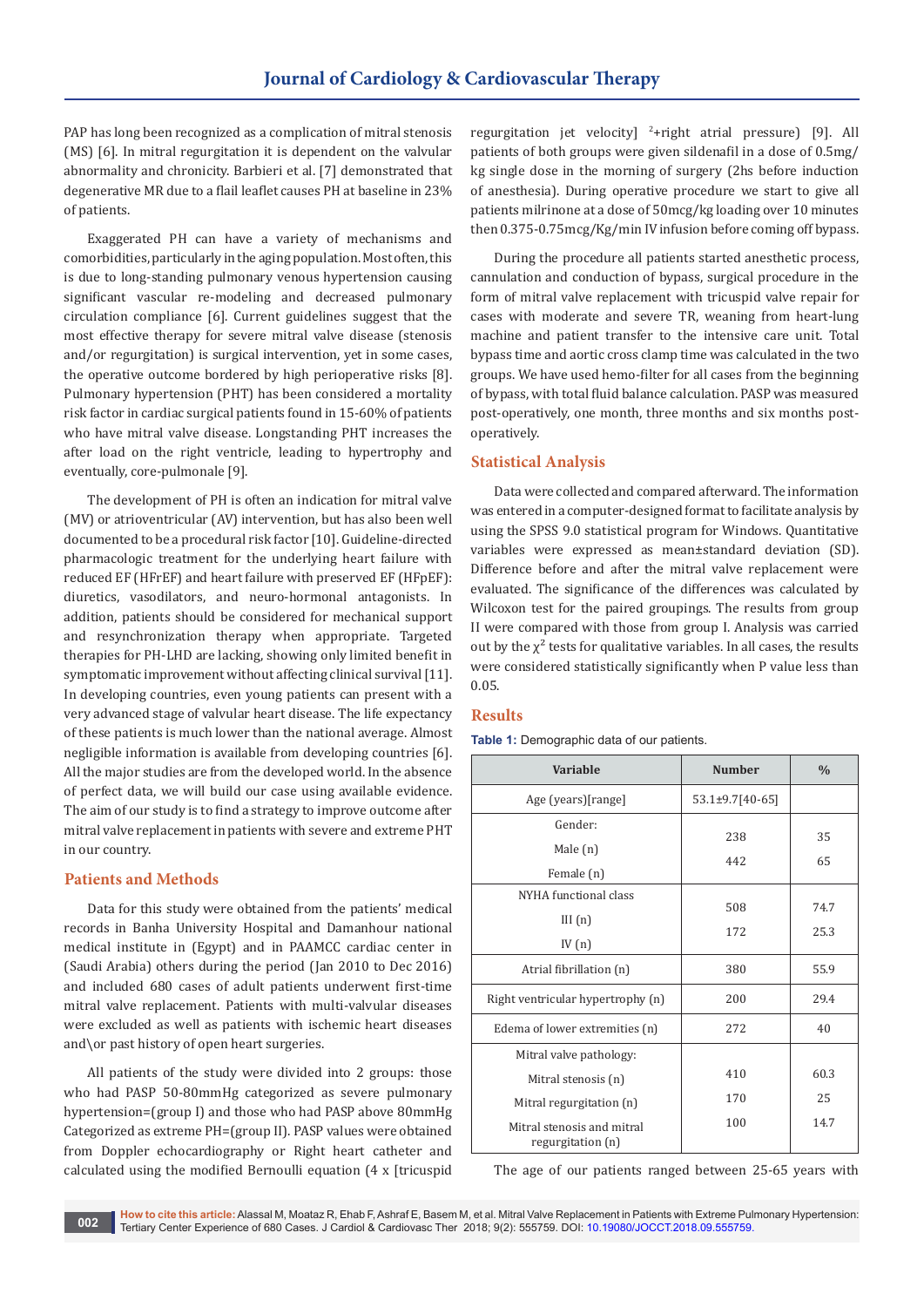a mean of  $54.1\pm8.9$  years. 35% of our patients (238/680) were males while 65% (442/680) were females with a male to female ratio 1:1.9. In our study, 74.7% of our patients (508/680) were classified as NYHA class III while 25.3% (172/680) were classified as class IV. Of our patients 55.9% (380/680) had atrial fibrillation and were under treatment, 272 patients (40%) had lower limb edema and 200 patients had evidence of right ventricular hypertrophy (29.4%) (Table 1).

Echocardiographic data revealed that 60.3% (410/680) of patients had signs of mitral stenosis and 25% (170/680) had mitral regurgitation while 14.7% (100/680) had double mitral valve pathology (MS and MR). 76 patients (11.2%) had less than moderate TR, 132 (19.4%) had moderate TR and 472 (69.4%) had

severe TR. Patients of both groups underwent Echo examination and in group I (severe PHT) PASP ranged between 55-80mmHg with a mean of 63.5±18.1mmHg; left atrial diameter (LAD) ranged between 42-63mm with a mean of 52.3±10.3mm; left ventricular end diastolic diameter (LVDd) ranged between 40- 70mm with a mean of 53.1±8.2mm and ejection fraction (EF%) ranged between 50-65% with a mean of 56.4±7.1%. Patients in group II (extreme PHT) PASP ranged between 85-110mmHg with a mean of 90.3±10.6mmHg; left atrial diameter ranged between 45-72mm with a mean of 56.1±12.4mm; left ventricular end diastolic diameter (LVDd) ranged between 55-74mm with a mean of 63.3±9.7mm and ejection fraction (EF%) ranged between 45- 73% with a mean of 48.4±6.8% (Table 2).

| Variable     | <b>Severe PHT</b> |                 | <b>Extreme PHT</b> |                 |                 |       |
|--------------|-------------------|-----------------|--------------------|-----------------|-----------------|-------|
|              | Preop             | <b>Postop</b>   | P                  | Preop           | <b>Postop</b>   | P     |
|              | $63.5 \pm 18.1$   | $42.3 \pm 11.6$ | 0.001              | $90.3 \pm 10.6$ | $70.5 \pm 15.2$ |       |
| PASP (mmHg)  | $[55-80]$         | $[40-65]$       |                    | $[85-110]$      | $[65-95]$       | 0.01  |
|              | $42.1 \pm 12.3$   | $39.6 \pm 9.3$  | 0.001              | $51.2 \pm 11.6$ | $45.1 \pm 10.3$ | 0.01  |
| $LAD$ (mm)   | $[38-55]$         | [37-48.1]       |                    | $[45 - 70]$     | $[37-63]$       |       |
|              | $53.1 \pm 8.2$    | $38.3 \pm 5.1$  | 0.038              | $63.3+9.7$      | $40.3 \pm 5.1$  | 0.025 |
| $LVDd$ (mm)  | $[40-70]$         | $[39-63]$       |                    | $[55 - 74]$     | $[39-63]$       |       |
| LVEF $(\% )$ | $56.4 \pm 7.1$    | $42.1 \pm 4.1$  | 0.254              | $48.4 \pm 6.8$  | $55.7 \pm 5.3$  | 0.31  |
|              | $[50-65]$         | $[45-78]$       |                    | $[45-73]$       | $[45-78]$       |       |

PASP: Pulmonary Arterial Systolic Pressure; LAD: Left Atrial Diameter; LVDd: Left Ventricular End-Diastolic Diameter; LVEF: Left Ventricular Ejection Fraction

### **Operative Data**

Cross clamp time in group I, it ranged between 70-110min with a mean of 85±9min while in group II it ranged between 75- 120min with a mean of 95±11min and the statistical analysis revealed non-significant increase in the cross clamp time in group II (p=0.211). The cumulative perfusion time in group I ranged between 110-140min with a mean of 128.5±11min while in group II, the perfusion time ranged between 120-165min with a mean of with a mean of 150±14min and the statistical analysis revealed significant increase in the cumulative perfusion time in group II than group  $I$  (p=0.001).

After completion of the surgical procedure and starting to wean from the heart lung machine; we fail to wean only 1.85% (10/540) of cases of group I and 14.3% (20/140) of patients of group II. We re-established and resumed bypass again, adjust the blood chemistry (electrolytes, gases and pH) of patients, ensure connectivity of inotropic support and good ventilation and some patients required getting more fluid out using the hemo-filter due to apparent RV distension and impairment. After reaching a stable hemodynamic condition we start to wean again. The 10 cases of group (I) weaned successfully while 6 cases out of 20 in group (II) failed to wean from bypass and died on table and 14 cases weaned but left open chest due to RV impairment and distension (Table 3).

| Table 3: Intra-operative characteristics and post-operative outcomes in pre-operative severe PHT patients, (680 cases). |  |
|-------------------------------------------------------------------------------------------------------------------------|--|
|-------------------------------------------------------------------------------------------------------------------------|--|

| Variable                   | PAP 50≤80mmHg, n=540    | PAP $>80$ mmHg, n=140 | P     |
|----------------------------|-------------------------|-----------------------|-------|
| Perfusion time (min)       | $128.5 \pm 11(110-140)$ | $150\pm14(120-165)$   | 0.001 |
| Cross-clamp time (min)     | $85\pm9(70-110)$        | $95 \pm 11(75 - 120)$ | 0.211 |
| Failure to wean            | $10(1.58\%)$            | $20(14.3\%)$          | 0.01  |
| PH criss in ICU            | $10(1.35\%)$            | $10(7.14\%)$          | 0.01  |
| Readmission within 30 days | $40(7.4\%)$             | 18(12.9%)             | 0.26  |
| 30 days mortality (%)      | 20(3.7%)                | $20(14.3\%)$          | 0.03  |

MPAP was found to decrease significantly over time as compared to baseline. Also, PVR decreased over time.

**How to cite this article:**Alassal M, Moataz R, Ehab F, Ashraf E, Basem M, et al. Mitral Valve Replacement in Patients with Extreme Pulmonary Hypertension: Tertiary Center Experience of 680 Cases. J Cardiol & Cardiovasc Ther 2018; 9(2): 555759. DOI: [10.19080/JOCCT.2018.09.555759](http://dx.doi.org/10.19080/JOCCT.2018.09.555759). **003**<br>Tertiary Center Experience of 680 Cases. J Cardiol & Cardiovasc Ther 2018; 9(2): 555759. DO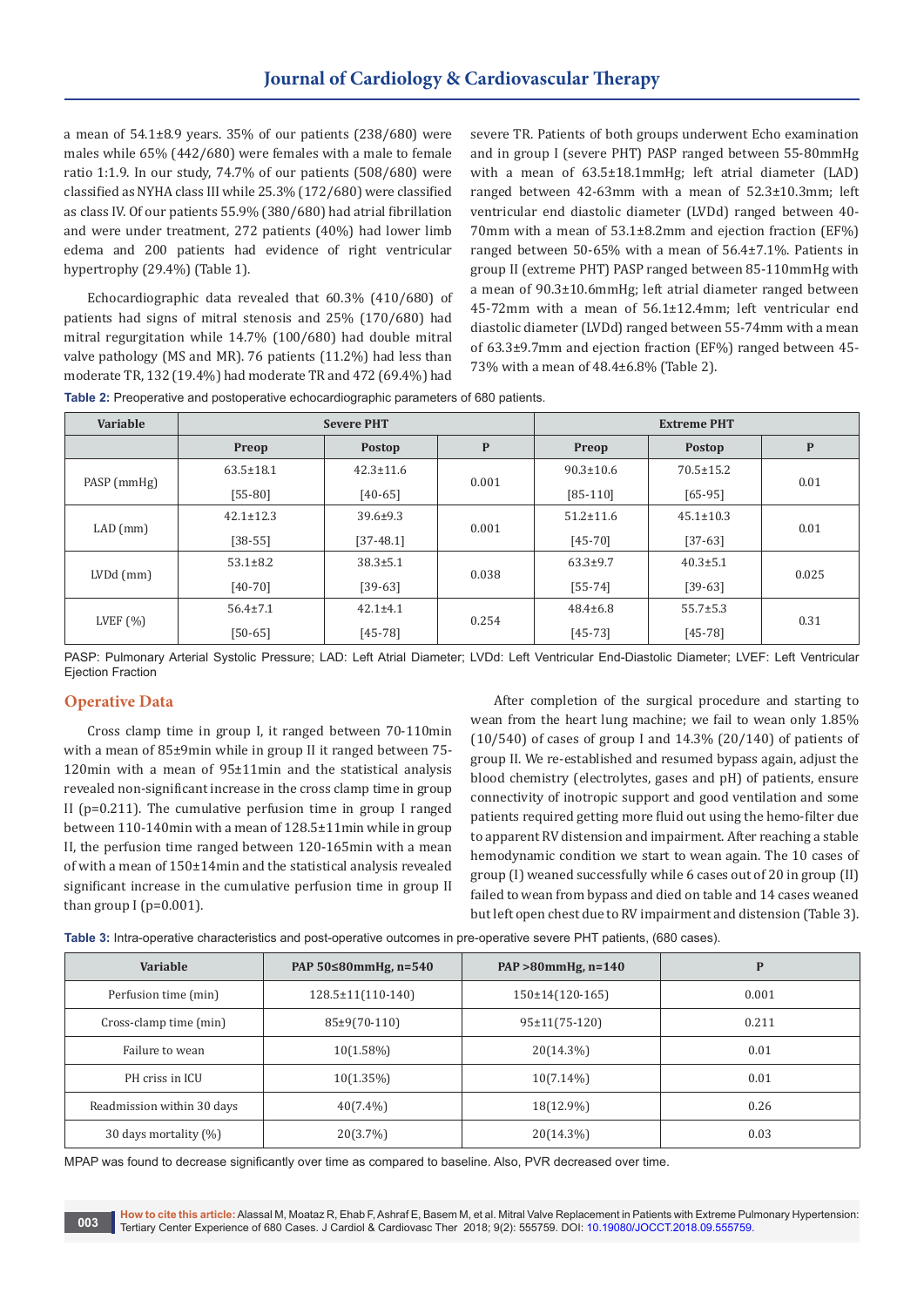After weaning, patients admitted to ICU and all were under inoptropic support in the form of pulmonary vasodilator (Milrinone) and Norepinephrine in addition to dobutamine infusion in some cases. All patients were sedated on Fentanyl infusion. And we postponed weaning from mechanical ventilator until patients became hemodynamically stable and avoid pain and stress in order to prevent the rise in pulmonary pressure. We also gave the patients Sildenafil by NGT at a dose of 0.5mg/ kg every 6-8hours according to the hemodynamics. In ICU; ten patient of group I (10/540; 1.85%) and ten patients of group II (10/140; 7.14%) experienced pulmonary hypertensive crisis (severe hypotension and cyanosis), sudden arrest or persistent hemodynamic instability and they managed by cardiac resuscitation with increasing the dose of inotropic support and pulmonary vasodilators, complete sedation and oxygen therapy. The statistical analysis revealed occurrence of this crisis in a large scale in group II (p=0.01).

Forty patients out of group I (40/540; 7.4%) while 18 patients of group II (18/140; 12.9) were readmitted to the operative theatre for different cases "bleeding, cardiac tamponade or sternal closure for cases with opened chest" and they were managed according to the cause and the statistical analysis revealed no significance between both groups (p=0.26). Mechanical ventilation hours in

group I ranged between 12-76 hours and mean of 28±0.82 while in group II it ranged between 11-124 hours and mean of 56±1.3 and the statistical analysis revealed the increase in mechanical ventilation in group II than in group I (p=0.031). In group I, 6 cases out of 540 (1.1%) were readmitted to ICU after 2-5 days of ward transfer for cardiac or respiratory failure in addition to 10 cases for cardiac tamponade or pericardial hematoma. In group II; 4 cases out of 140 (2.9%) were readmitted to ICU after 2-5 days of ward transfer for cardiac or respiratory failure and another 4 cases (2.9%) for cardiac tamponade or pericardial effusion and 6 (4.3%) cases for management of rapid AF.

Cumulative ICU stay in days in group I ranged between 2-5 days with a mean of 3±0.5 days while in group II it ranged between 4-6 days with a mean of 5.5±0.5 days and the statistical analysis revealed increased ICU stay in group II than in group I (p=0.028) Most of mortality in both groups occurs during the first postoperative week and occurred due to hemodynamic instability and acute heart failure. It was 3.7% (20/540) in group I and 14.3% (20/140) in group II with a marked rise in this rate between patients of group II (p=0.03). 12 cases out of the 20 (60%) of mortality of group I were above fifty years old and 16 cases out of the 20 cases of mortality of group II (80%) were above fifty years old and the statistical analysis revealed that increased age with

the severity of pulmonary hypertension increase the rate of mortality (p=0.031) (Table 4).

**Table 4:** Relation between age of the patients and mortality in the study.

| <b>Age of Patients</b> | PAP $50 \le 80$ mmHg, n=20 | $PAP > 80$ mmHg, n=20 |       |
|------------------------|----------------------------|-----------------------|-------|
| Below 50 years         | 40\%(8/20)                 | $20\%(4/20)$          |       |
| Above 50 years         | 60\%(12/20)                | 80\%(16/20)           | 0.031 |

Ten cases out of the 20 (50%) of group I were have severe tricuspid regurgitation while 14 cases out of the 20 cases of group II (70%) have severe tricuspid regurgitation and the statistical analysis revealed that with increased severity of tricuspid regurgitation the mortality rate increases in cases with increased pulmonary pressure (p=0.028). It is important to know that the rate of complications and the mortality rise with the increase in pulmonary pressure up to 90mmHg (cut-off value) were there was no marked change in these rates.

### **Follow-up ECHO Examination**

Echocardiographic examination performed in the follow-up period at the end of first week post-operative, one, three and six post operative months. Patients of group I (severe PHT) the statistical analysis revealed that in the early and late follow-up showed marked decrease in the pulmonary artery pressure PASP ranged between 35-65mmHg with a mean of 42.3±11.6mmHg with significant reduction in the PASP (p=0.001). Also, the increased in the period between the diagnosis of the lesion and the time of operative procedure decreased the reverse of the rise in pulmonary pressure. The statistical analysis revealed that in the early follow-up period there was no marked change in Left Atrial Dimentions (LAD) while in the late follow-up LAD ranged between 37-48.1mm with a mean of 39.6±9.3mm with good reduction in LAD (p=0.001).

Also, the statistical analysis revealed that in the early followup period there was no marked change in LVDd (left ventricular diastolic dimension) while in the late follow-up LVDd ranged between 32-45mm with a mean of 38.3±5.1mm with a significant decrease in the LVDd as a result of reduction in the left ventricular mass (p=0.038). In addition, ejection fraction (EF%) at six months follow-up ranged between 45-78% with a mean of  $42.1 \pm 4.1$ % and the statistical analysis revealed no significant change in the EF of group I between preoperative values and the follow-up values even at the end of follow-up (six months, p=0.254).

Patients of group II (extreme PHT) the statistical analysis revealed that in the early follow-up period there was also significant decrease in PASP in comparison to the preoperative measurements but with severe hypertension in many cases where PASP ranged between 45-78mmHg with mean of 62±10mmHg while in the 6-month follow-up PASP ranged between 40- 70mmHg with mean of 55±8mmHg with significant reduction in the PASP (p=0.01). The statistical analysis revealed that in the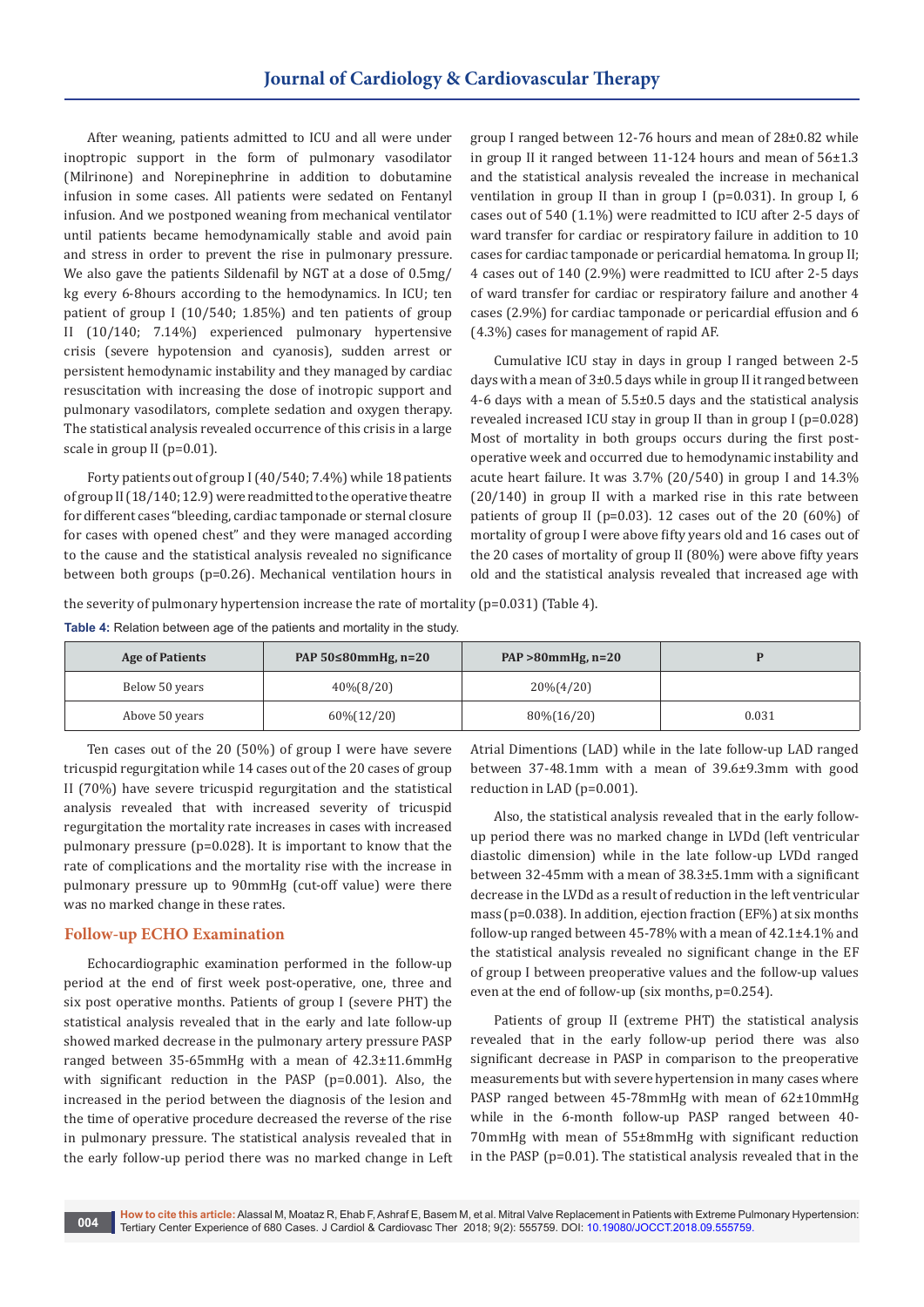early follow-up period there was no marked change in LAD while in the late follow-up LAD ranged between 37-63mm with a mean of 39.6±9.3mm with significant reduction in the LAD (p=0.01).

Also, the statistical analysis revealed that in the early followup period there was no marked change in LVDd while in the late follow-up LVDd ranged between 39-63mm with a mean of 40.3±6.3mm with a significant decrease in the LVDd as a result of reduction in the left ventricular mass (p=0.025). As well as, ejection fraction (EF%) at six months follow-up ranged between 45-78% with a mean of 55.7±5.3% and the statistical analysis revealed no significant change in the ejection fraction of group I between preoperative values and the follow-up values even at the end of follow-up (six months, p=0.31).

### **Discussion**

Pulmonary arterial hypertension, defined as a mean pulmonary arterial pressure greater than 25mmHg at rest or greater than 30mmHg during exercise [12]. According to this definition, all our patients in this study have pulmonary hypertension at presentation. Throughout the 40 years over which surgical correction has been carried out, peri-operative mortality in mitral valve surgeries has decreased from 12.5% in the late 1950s to 6% in the 1960s, and to below 0.5% today. This major improvement in survival appears to be a reflection of both better operative technique and better post-operative care.

Some studies demonstrated in their work, 10% to 41.8% of patients developed pulmonary hypertension with mitral valve disease in varying degrees. Also, an interesting reference in the work of some authors, who demonstrated that in a number of patients with rheumatic mitral valve disease even with severe hypertension pre-operatively, had a good post-operative course, and found no relationship between pulmonary pressures preoperatively. Enter [9] and his colleagues in their study have observed comparable outcomes between patients who have severe PHT and those without evidence of PHT and their results suggested that the degree of PHT may be an important consideration when calculating risk for postoperative mortality.

Recent series suggest that PHT should be included in the STS risk score [13]. However, in multivariate analyses, potential confounders (e.g., chronic obstructive pulmonary disorder) in PHT patients undergoing MVS may have exaggerated the mortality risk [14]. Ghoreishi et al. [15] reported a hospital mortality of 12% in patients underwent mitral valve surgery with severe PHT and they concluded that referral for MVS should be considered for patients who have PASP 40mm Hg or more lead to increased surgical risk.

Galie et al. [16], investigate the use of Phosphodiesterase type 5 inhibitors in PAH include sildenafil, tadalafil, and vardenafil. These agents have been shown in clinical trials to improve six-minute walk distance and hemodynamics. In our study, sildenafil was given as a routine medication for all cases with high pulmonary artery pressure; we found 66 % of the total cases to have no significant reduction in PAP before taking surgical repair. In literatures concerned about sildenafil found that, mid-term oral sildenafil therapy led to insignificant improvement in pulmonary hemodynamics, functional class and/or exercise tolerance [17,18]. So, in our study we assumed that there was insignificant reduction in post operative PASP with the use of pre and postoperative sildenafil and we think that the surgical correction alone is the main factor in reduction of postoperative PASP.

Age also was found to be a significant and independent predictor of surgical mortality and morbidity at early, mid and late follow up in our group of patients as same as other studies done by Simonneau et al. [12]. Secondary prophylaxis has been proved to be cost-effective and practical even in the poorest countries. For more than 20 years, the World Health Organization has recommended secondary prophylaxis, most effectively delivered within a coordinated program using a registry of patients, as the first priority for the control of rheumatic heart disease. Yet most developing countries still do not have effective secondaryprophylaxis programs [19-23].

## **Conclusion**

Mitral valve replacement (MVR) with severe PHT could be done with less risk when surgery offered at proper time with management strategy to avoid pulmonary hypertensive events.

### **Recommendation**

We recommend Surgery should be performed in the younger patient and probably before structural changes in the myocardium or pulmonary vasculature have occured. Early referral of cases of mitral valve disease with PHT to surgery once indicated to avoid increased operative risk secondary to long standing PHT. In addition; the administration of milrinone as a pulmonary vasodilator from the start of surgical procedure as well as during ICU stays in cases of severe and extreme PHT. Also, administration of sildenafil preoperatively and continued postoperatively for six months orally in cases of severe and extreme PHT.

## **Acknowledgement**

The authors would like to acknowledge all the medical and nursing staff who has contributed to the data collection. Also we would like to thank cardiac surgeons and cardiologists who contributed in patients' management and we would like to thanks the research center's staff for their contribution to this research and for their assistance with revising, and their contribution to conception, design and processing of this project.

#### **References**

- 1. [Carapetis JR \(2007\) Rheumatic heart disease in developing countries.](https://www.ncbi.nlm.nih.gov/pubmed/17671252)  [N Engl J Med 357\(5\): 439-441.](https://www.ncbi.nlm.nih.gov/pubmed/17671252)
- 2. Vachiéry JL, Adir Y, Barberà JA, Champion H, Coghlan JG, et al. (2013) Pulmonary hypertension due to left heart diseases. J Am Coll Cardiol 62(25): D100-D108.